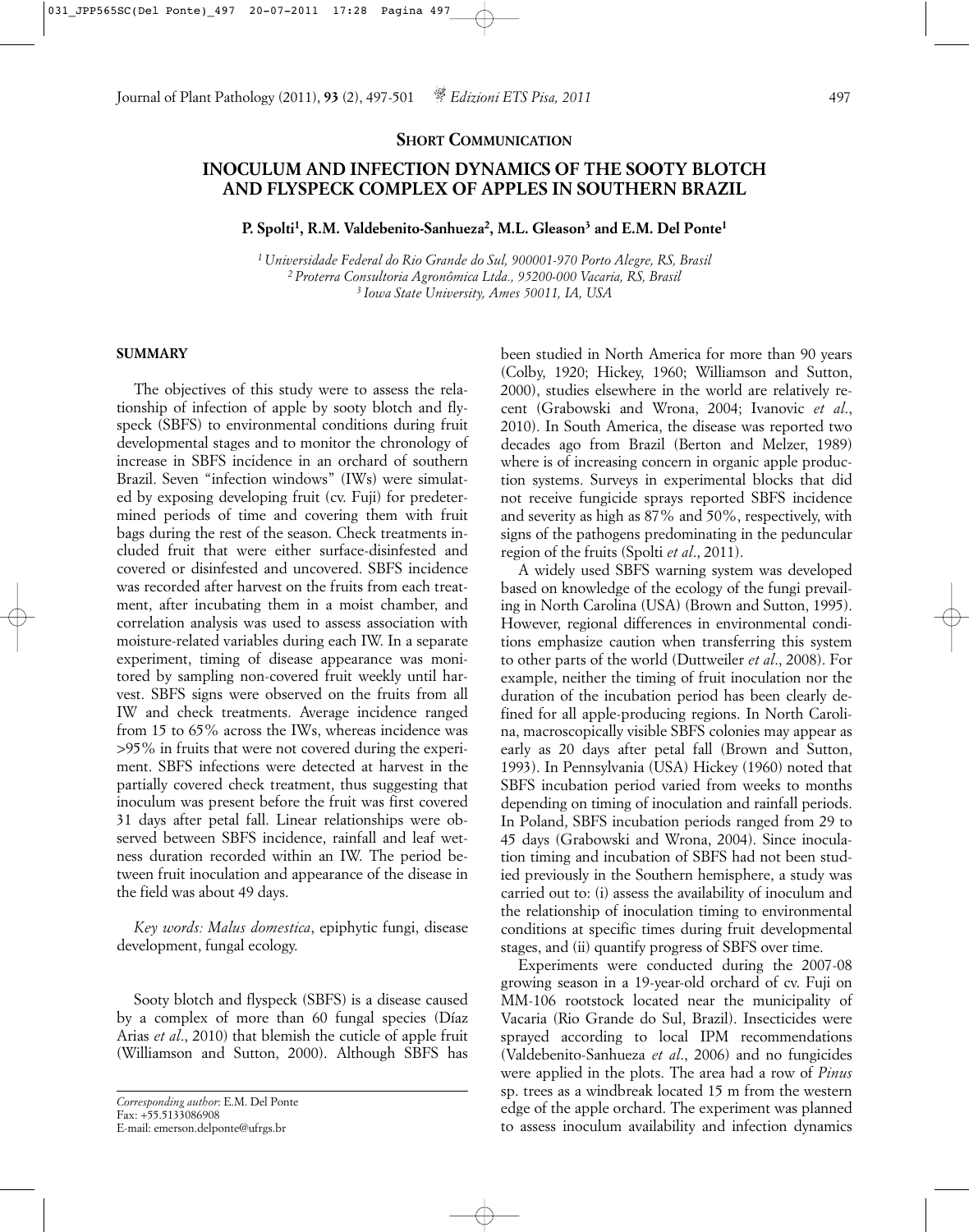during simulating "infection windows" (IWs) by uncovering and re-covering apple fruits for periods of time during their development (Kim *et al*., 2002; Henríquez *et al*., 2008, Grabowski and Wrona, 2004; Mayr *et al*., 2010). One month after petal fall, 1200 1-year-old shoots containing small (3 cm diameter) symptomless fruits were selected arbitrarily and marked on a total of 30 apple trees. A total of 1000 fruit were marked, surface-disinfested by spraying with 70% ethanol, and sealed individually in a waterproof bag that had an opening at the bottom allowing air to penetrate (Kim *et al*., 2002).

Treatments were seven sequential IWs, varying in duration from 14 to 20 days, between initial fruit covering (1 December 2007) and harvest (17 March 2008). At the start of each IW, 100 fruits were uncovered, then recovered at the start of the next IW (Fig. 1). Check treatments included 200 fruit each that were either surfacedisinfested and covered from 1 December to 17 March or were not disinfested nor covered during the same period. The experiment was conducted using a randomized complete block design, with six apple trees per block and five replications. In each of the five blocks, 20 fruit were bagged (2 to 3 fruit per tree). Fruit from all treatments were harvested at the same time and incubated for 1 month in a moist chamber to minimize the potential effect of different incubation periods across the IWs. Least square difference and standard error were used to compare SBFS incidence among IWs.

In a separate experiment in the same orchard block, 25 trees were selected and the timing of appearance of SBFS colonies was monitored by weekly sampling of 100 arbitrarily selected fruit in the lower half of each tree from the second week of December until harvest. Sampled fruit were immediately taken to the laboratory for examination under a stereomicroscope. Fruit that lacked SBFS signs during initial examination were incubated for 30 days in a moist chamber at 100% relative humidity and 20°C under alternating 12 h daylight and darkness periods (Brown and Sutton, 1993), then re-examined. To determine the timing of first appearance of SFBS symptoms, another set of 250 non-bagged fruits in the lower portion of the trees was inspected using a hand lens (20X magnification) at 5-day intervals starting the first week of December (*ca*. 31 days after petal fall).

Moisture-related data [rainfall, relative humidity and leaf wetness duration (LWD)] were recorded hourly by a datalogger (Adcon A730SEN, Adcon Telemetry, Austria). LWD sensors were placed under the trees within the orchard at 1.5 m height. LWD sensors were not painted and were facing south at a 45° angle. Correlation analysis (Pearson`s correlation coefficient = r) was used to assess the association between moisture variables recorded during each IW and SBFS incidence recorded after harvest on the fruits from the same IW. For the second experiment, correlation analysis was also used to explore relationships between the disease (SBFS incidence by the time fruits were harvested or after 30 days of incubation in a moist chamber with not visible signs on the fruits) and moisture-related variables. These variables were: cumulative daily rainfall (mm); number of rainy days; rainfall amount per event; cumulative hours of rainfall (h); rain intensity (mm/h) and cumulative daily leaf wetness duration (LWD), excluding wetting periods of less than 4 h (Brown and Sutton, 1995). The experimental design was a randomized complete block, with five trees per block and five replications. Least square difference and standard deviations were used to compare incidence between infection windows. All statistical analyses were performed in SAS



**Fig. 1.** (A) Timeline for sooty blotch and flyspeck (SBFS) infection windows established by removing fruit bags and subsequently re-covering the same apples (cv. Fuji) 14 to 20 days later. Fruit were initially covered on 1 December 2007 (31 days after petal fall on 29 October). (B) Mean and standard deviation (five replications) of SBFS incidence in each treatment determined at harvest after fruit incubation in a moist chamber for 30 days. Controls consisted of fruits that remained uncovered throughout the season and fruits that remained covered after 1 December.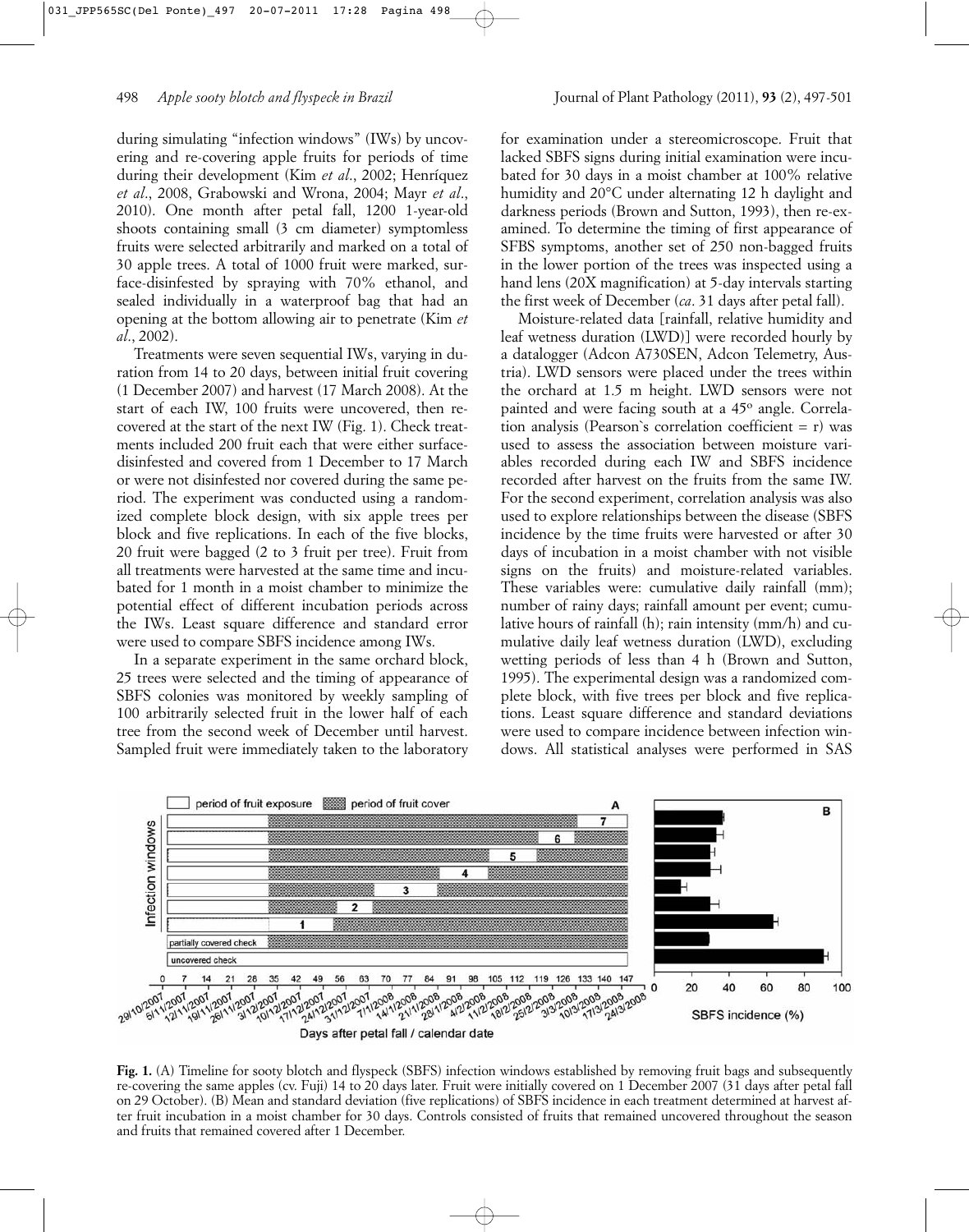Sooty blotch signs, >90% of the fuliginous type (Batzer *et al*., 2005), were observed on fruits from all treatments after incubating in the moist chamber. No visible signs were noticed by the naked eye when bags were removed to expose fruits on each IW. In fruits that were uncovered during a specific IW, average SBFS incidence ranged from 15 to 65%; the highest and lowest levels being observed in the first and third IW, respectively (Fig. 1). Overall, mean SBFS incidence for IW was similar to incidence on the fruits that were covered throughout the IW period (25%). In contrast, incidence was >90% in the fruits that were not covered during the experiment. Correlation analysis showed a significant linear relation-



**Fig. 2.** Scatter plots and Pearson`s correlation coefficients (r) relating sooty blotch and flyspeck (SBFS) incidence to moisture-related variables during each of the seven infection windows (14 to 20 days each) from 1 month after petal fall (29 October) until harvest (17 March) of cv. Fuji. Mean (black circle) and standard deviation (vertical line) of five replicates (n=100 fruits per replication).

ship between SBFS incidence and three weather-related variables recorded during an IW: rainfall amount per event (mm/rain) (r=0.90, *P*=0.016); rain intensity (mm/h) (r=0.91, *P*=0.005); and LWD (r=0.84, *P*=0.019). For the other variables, including cumulative RH (>90%), correlations were not significant  $(P > 0.05)$  (Fig. 2).

In the temporal progress study, no fruit from the first two assessments (December 3 and December 17) initially exhibited SBFS signs, but they became visible after incubation for 30 days in a moist chamber, and incidence exceeded 40% from the first assessment date (Fig. 3). Signs were visible on field-sampled apples under the stereomicroscope 65 days after petal fall, when incidence was 18%. Colonies were noted macroscopically in the field on the 20th of January. Mean SBFS incidence recorded in the field was 60% during the final assessment time, and nearly 100% for the same fruits after incubation in a moist chamber (Fig. 3). A significant positive correlation was found between SBFS incidence measured at harvest and after incubating fruits with no SBFS sign in a moist chamber (r=0.983, P<0.0001), as well as between the two SBFS measures and both cumulative daily rainfall (r≥0.9) and LWD (r>0.97) (Table 1).

The appearance of SBFS signs on fruits exposed during each of the IWs suggests that inoculation occurred after and/or prior to the time when fruits were first bagged. Furthermore, the fact that the disease was detected on fruits exposed before the first IW, suggests that the inoculum was already present on the fruits a



**Fig. 3.** Temporal progress of sooty blotch and flyspeck (SBFS) incidence on fruits (cv. Fuji) harvested at different times starting 31 days after petal fall. Measures were made at harvest, and again on the same apples after 30 days of incubation in a moist chamber at 21°C, using a stereomicroscope. Mean (circle) and standard deviation (vertical line) of five replicates (n=100 fruits per replication). Vertical bars and dashed line represent daily and cumulative rainfall, respectively. Horizontal bar represent the minimum length of incubation period (49 days) based on the date first SBFS signs observed in field.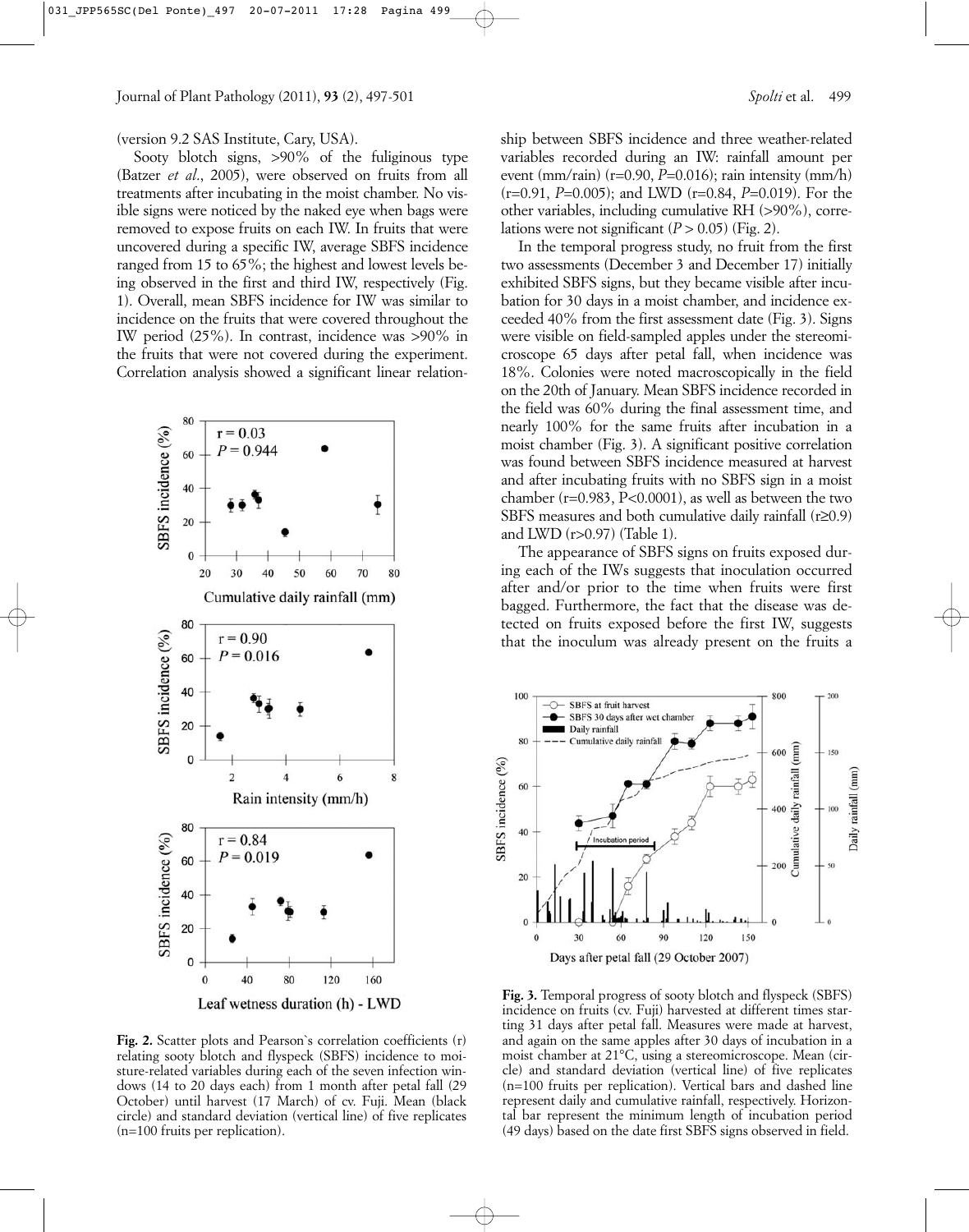**Table 1.** Variables matrix and Pearson`s correlation coefficient (r) for pairwise comparisons among incidence of sooty blotch and flyspeck (SBFS) on harvested apple fruits and on fruits incubated for a 30-day period in a wet chamber and moisture-related variables (cumulative rainfall and cumulative leaf wetness duration – LWD). *P*-values in parenthesis.

| Variables                      | SBFS at harvest $(\%)$ | SBFS after moist chamber (%) | Cumulative daily rainfall (mm) |
|--------------------------------|------------------------|------------------------------|--------------------------------|
| SBFS after moist chamber (%)   | $0.982$ (< $0.001$ )   |                              | $0.975 \approx 0.001$          |
| Cumulative daily rainfall (mm) | 0.907(0.001)           | 0.921 (< 0.001)              |                                |
| Cumulative LWD (h)             | $0.972 \approx 0.001$  | $0.975 \approx 0.001$        | $0.927 \approx 0.001$          |

month from petal fall and that disinfestation with ethanol did not eradicate all of it. The presence of inoculum during the earliest phase of fruit development is in agreement with observations from North Carolina, where the first SBFS infections occurred between 10 and 21 days after petal fall (Brown and Sutton, 1993).

The fact that the highest SBFS incidence was observed in the non-covered control fruits implies a cumulative pattern of deposition and successive infections during the entire period of fruit development. These findings are in accord with those of previous studies from Poland (Grabowski and Wrona, 2004) and Germany (Mayr *et al*., 2010) in which fruit bags were used. Mayr *et al*. (2010) noted that early-season infections resulted in higher disease levels than late-season infections, and that higher disease incidence in late- than early-maturing cultivars was related to longer exposure to secondary inoculum under disease-favorable environmental conditions.

Although it can be argued that fruit bagging after the exposure period would facilitate disease development because of the favourable microenvironmental conditions inside the bag, this probability was minimized by the fact that fruits from all IWs were incubated for a 30 day period in a moist chamber after harvest. However, if bagging had impacted disease development, fruits from the check treatment (bagged for 16 weeks) would have shown minimum or no SBFS signs. Hence, the primary effect of bagging was the prevention of deposition of new inoculum. We did not monitor the microenvironmental conditions inside the bags, but previous work has shown that temperature and relative humidity inside and outside a fruit bag were very similar (Zhang *et al*., 2003). During the present experiment, the mean daily maximum air temperature never exceeded 29°C and averaged 15 to 20°C, typical for the region and at levels that may not prevent or negatively affect the growth of most SBFS fungi (Batzer *et al*., 2010).

In our study, SBFS incidence resulting from potentially new deposition and infection during specific IWs was strongly associated with rainfall variables. These findings match those reported from Germany, where a linear relationship was observed between rain frequency during fruit exposure periods and final SBFS severity index (Mayr *et al*., 2010). The positive relationship between LWD and SBFS incidence may be due to the fact that crop wetness during the study period was usually associated with rain events. Correlation between cumulative daily rain and LWD during SBFS development in the second experiment was highly significant (r=0.92, *P*<0.001) (Table 1). Indeed, 65% of the wet periods during the 4-month period of the study were due to rainfalls (P. Spolti, unpublished information).

This close association of LWD with rainfall tallies with patterns found in North Carolina. In contrast, in the Upper U.S. Midwest wet hours were primarily associated with dew rather than rain, and the duration of periods of relative humidity  $(≥97%)$  predicted the timing of SBFS colonies appearance on apples more accurately than rain-associated variables (Duttweiler *et al*., 2008). Because fruits from all IWs were incubated evenly at the end of the experiment, correlation between SBFS and rainfall and LWD variables at specific IWs, which varied from 14 to 20 days in length, is likely to explain the increments in the number of fruits infected during the exposure period. The time difference between disease detection in the laboratory and its appearance in the field was about 49 days, suggesting that the incubation period was ≥50 days because fruits were not sampled early enough to establish the time of initial infection. This period exceeds that reported by Brown and Sutton (1993) from North Carolina, and Grabowski and Wrona (2004) from Poland (29 to 45 days).

These first observations of the SBFS dynamics in the Southern Hemisphere revealed that the key aspects of SBFS epidemiology, i.e. timing of inoculum onset and incubation period, parallel those observed elsewhere in the world and suggest that SBFS warning systems developed in other apple-growing regions could be adapted for use in Brazilian orchards.

#### **ACKNOWLEDGEMENTS**

The authors thank the Programa de Pós-graduação em Fitotecnia (UFRGS) and CAPES - Coordenação de Aperfeiçoamento de Pessoal de Nível Superior for providing a scholarship to the first author. The second and fourth authors are thankful to Conselho Nacional de Desenvolvimento Científico e Tecnológico (CNPq) for a research fellowship.